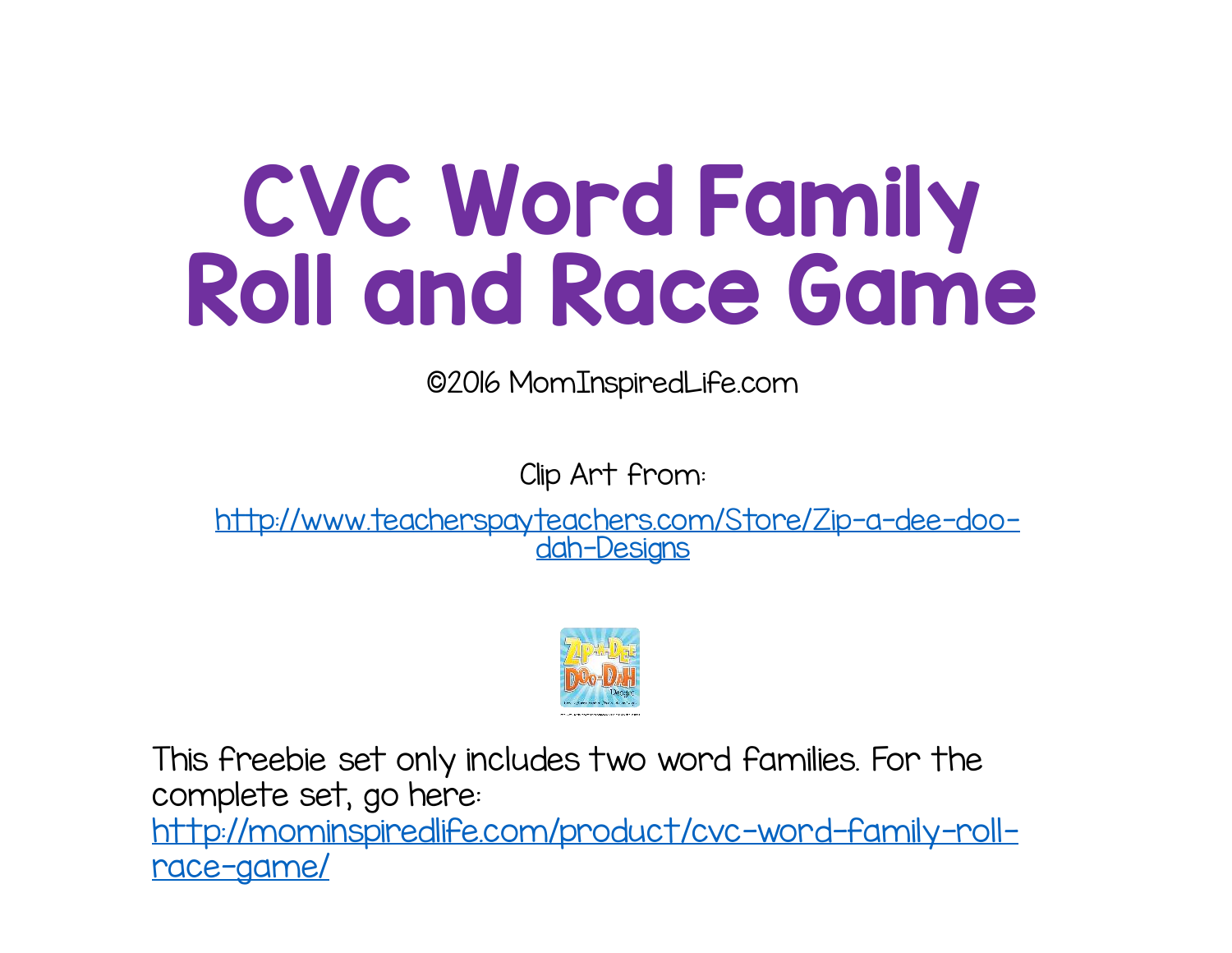## Game Prep:

1. Write the word family ending (rime) on each side of a foam cube.

2. Write the corresponding beginning letters (onset) on another foam cube. \*Make sure they match the words on the game board.

3. Print the coordinating board game.

4 Repeat steps 1-3 for each board game you are using.

## Directions:

- 1. Players will place their game piece on the "START" space.
- 2. The first player will roll both foam dice.
- 3. Then they will determine which word is spelled when combining the onset and rime. They will say the word out loud.
- 4. They will find the next instance of that word on the game board and move their game piece to that space.
- 5. The next players will repeat steps 2-4.
- 6. Play continues until a player reaches the "END" space.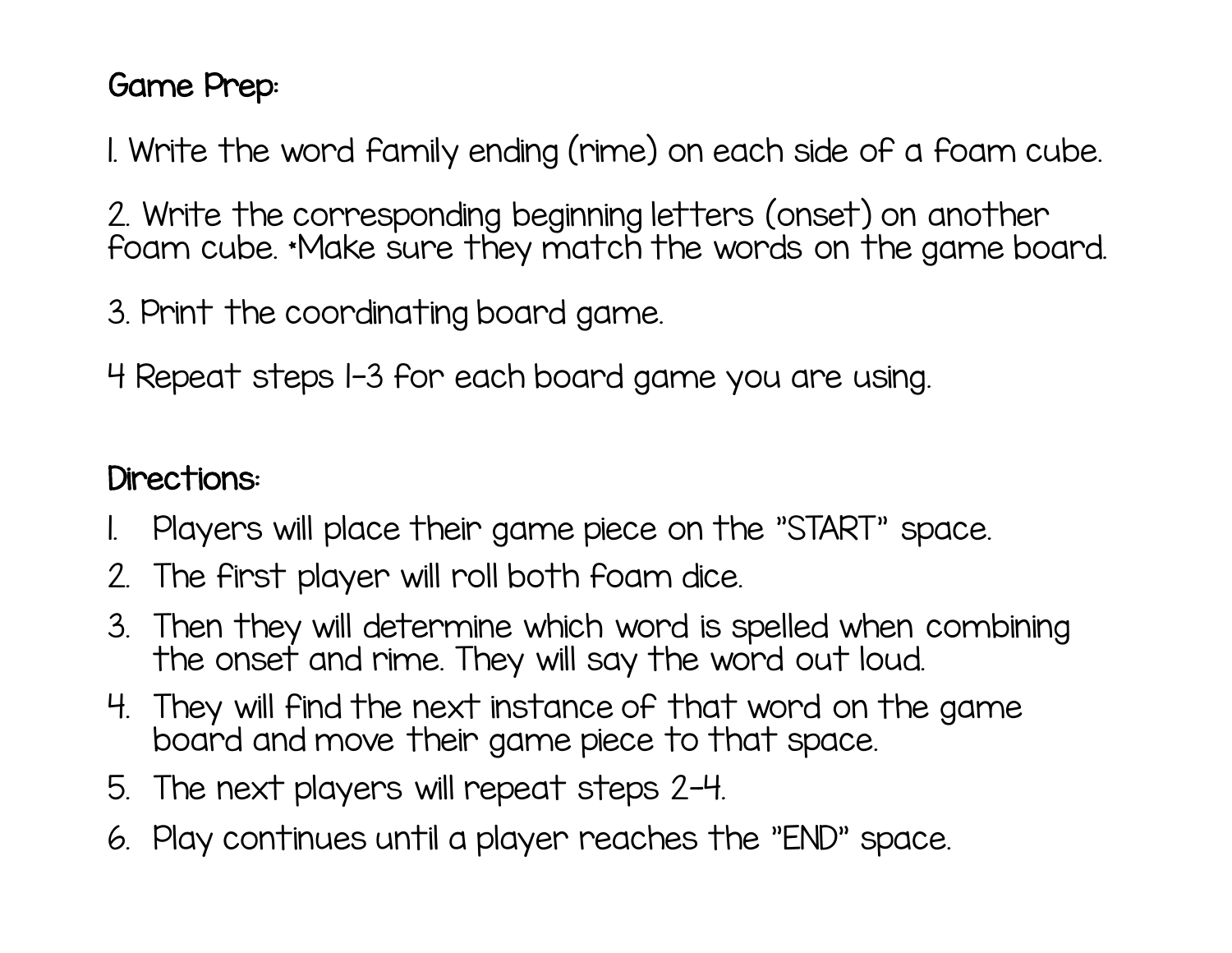